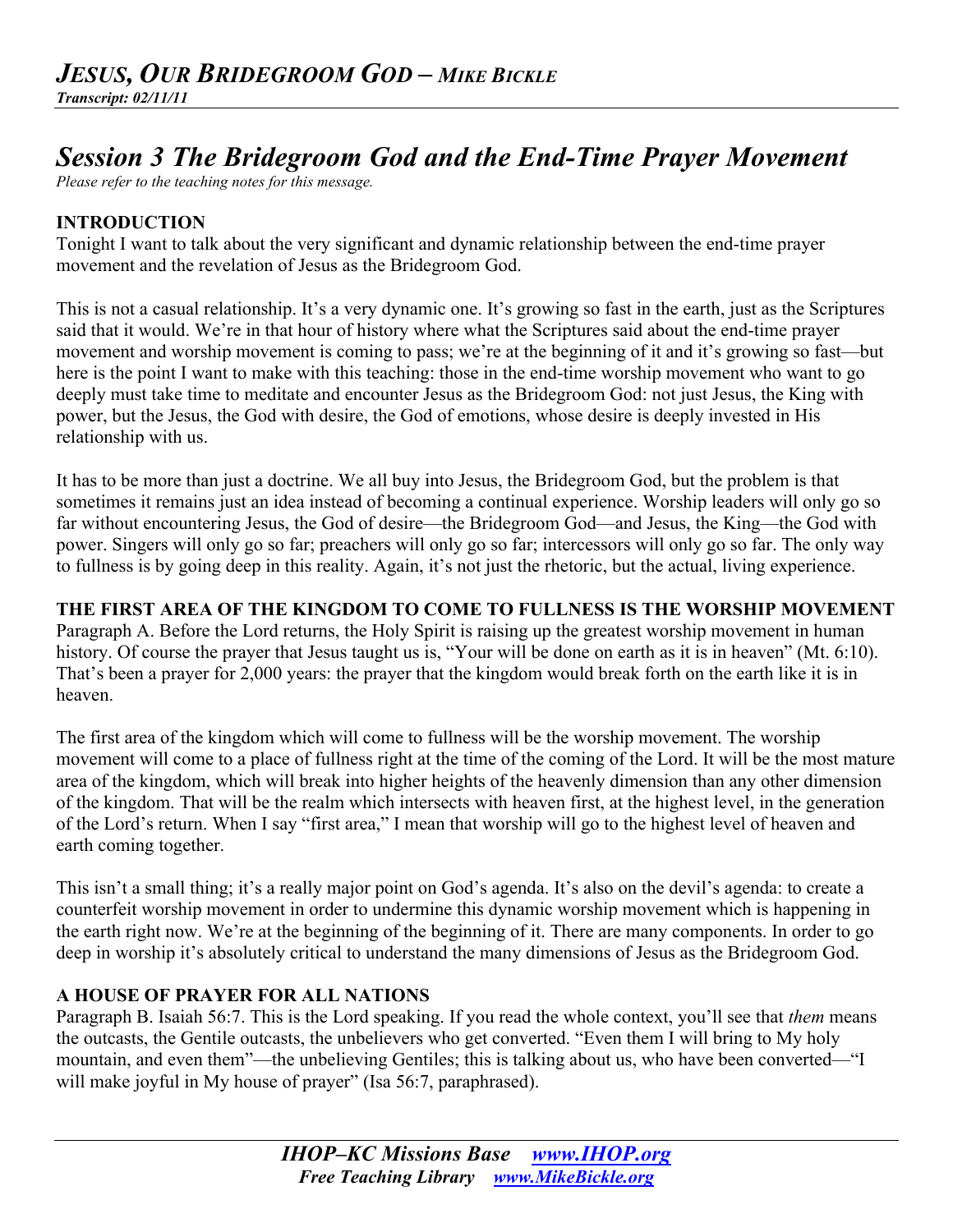Then this is followed by the dynamic statement God makes in Isaiah 56:7: "For My house shall be called a house of prayer for all nations" (Isa. 56:7b, NKJV). Here 's the point: God calls the people of God, the redeemed throughout history and even in the age to come, "the house of prayer." That's one of our primary identities forever. The house of prayer isn't just something we do until the Lord returns. We will be functioning in the house of prayer for billions of years. If you're a "house of prayer" guy, you have job security beyond anything you can imagine. If you're doing harp and bowl, you have job security. However, when we do the heavenly version, it will be a lot better than what we do here. We're in the early days.

Now what does it mean to be the house of prayer? Here is the simplest definition of what it means to be the house of prayer. I'm talking about the identity of the believers to be called the house of prayer by God. When God calls you something, that describes how you function in the Holy Spirit. When He says, "You're the house of prayer," He's saying, "People of God, forever—in time and eternity—you'll function in the Holy Spirit by being a house of prayer."

### **GOD SPEAKS AND MOVES OUR HEART; WE SPEAK AND MOVE HIS HEART**

Here's what it means to be a house of prayer: God speaks and moves our heart. Then we speak and move His heart. Then He opens His hand and releases His resource to the earth. That is what it means to be the house of prayer.

God speaks and says, "I love you! I love you!"

We say, "Ah."

He says, "I want to move in power."

We say, "Yes."

Then we take the "I love you and I want to move in power," and speak it back to God, saying, "God, we love You. Release Your power!"

We speak and it moves His heart. Then He opens His hand and releases His resource into the earthly realm, in this age and the age to come. That is what it means to be the house of prayer.

Paragraph C. This is important to clarify. We're a ministry called "the house of prayer." That's a little unfortunate because it can create confusion. The house of prayer is the entire body of Christ in any city or region. The house of prayer of Kansas City is not IHOP–KC. The house of prayer in Kansas City consists of 1,000 congregations. It consists of every born-again believer together. We're the house of prayer. Twenty-fourhour prayer ministries are like little gas stations, which take a little cup of gasoline and throw it on the prayer furnaces of our city. God will raise up ministries focused on prayer, but they aren't the house of prayer in their area. They're catalytic ministries to encourage prayer in their geographic area. The whole body of Christ in your city is the house of prayer, not the house-of-prayer ministry you're involved in. That's just a catalytic ministry which is to be a blessing to that city and region.

Paragraph D. It's important that we understand God's order of worship in heaven. God has thought this thing through thoroughly. How many of you know God thought it through thoroughly? He started, if you will, with a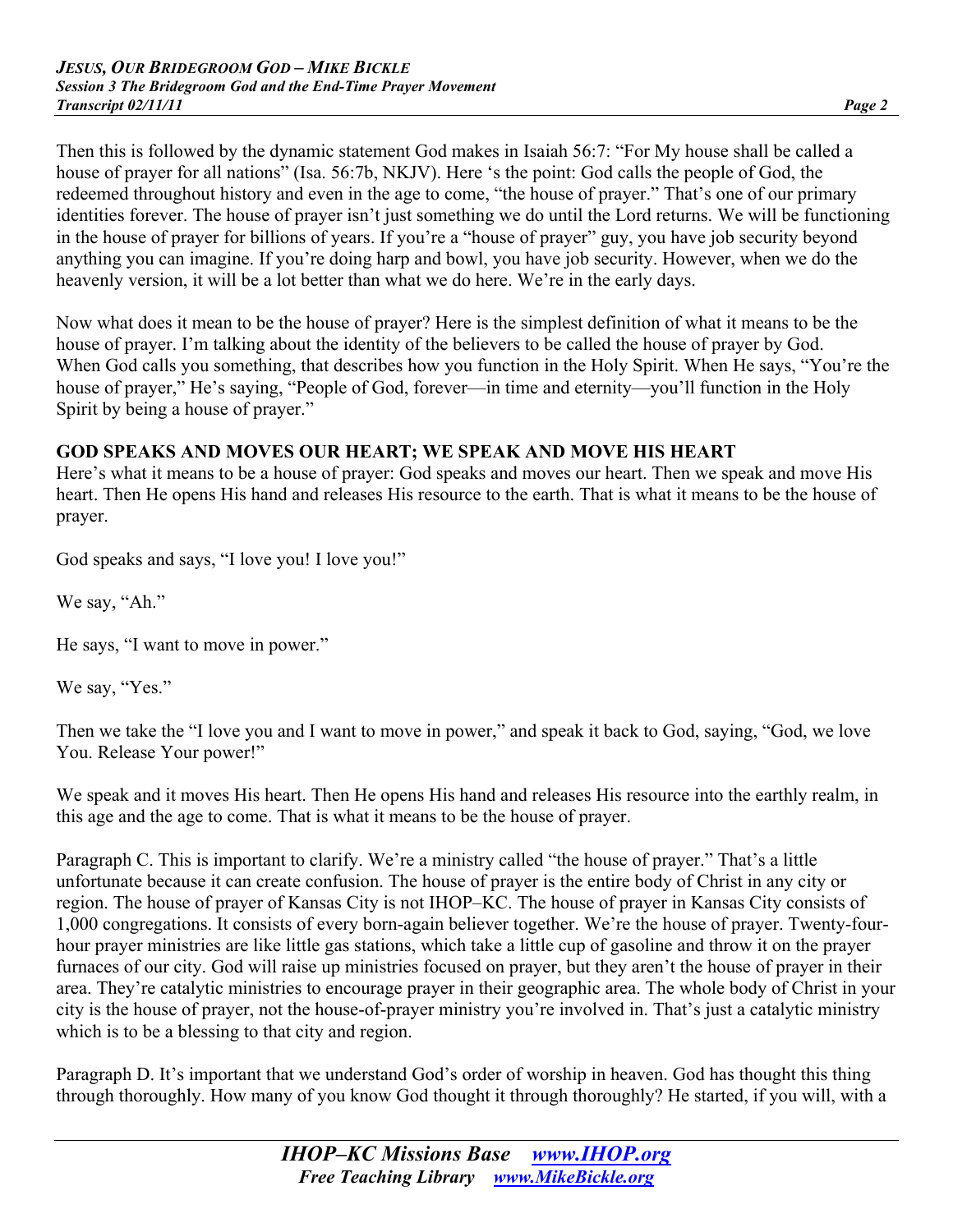white canvas. There was nothing on it. He created a worship order which was after His own heart. It's as if He said. "Now this is a worship order I like."

Before the angels and before the redeemed were ever created, God had a clear desire of how He wanted to be worshiped. In heaven, there's a worship order which is after His own heart, and the prayer is that it would be released on earth as it is in heaven.

### **MUSIC IS AN INTEGRAL PART OF THE WORSHIP ORDER IN HEAVEN FOREVER**

Number one: the worship order around the throne is continual. Number two: it's musical. I could put ten things here, but I just wanted to mention that it's continual and that it's musical, because a lot of people who embrace the prayer mandate struggle with the music dimension of the prayer mandate.

As a matter of fact, I remember when I first began having daily prayer meetings. Music was so much fun and so enjoyable, I thought it was cheating. I caught people smiling in the prayer room. I thought the only thing that mattered was that Rambo thing, "Devil come out or I'm coming in after you!" and everybody screaming at the devil and wearing themselves out. If we were tired and exhausted, that meant it had been a good prayer meeting. Then we introduced music and it was so much fun and so enjoyable. This was years ago.

I tell you, music is part of God's order. That may be normal to your mindset, but to people living around the earth, this isn't automatic; it's not a given.

I remember when we first started the house of prayer here, twelve years ago. Different people would visit and the music and intimacy dimension troubled them. They were radical intercessors.

They said, "This music and this 'I love You,' come on, let's get real."

I said, "No, that really is the worship order in heaven. This is after God's own heart."

I could put a lot of other things here like the fact that the worship order of heaven is God-centered. It's about God. It's about what God is like and what He does. Worship around the throne is like that, but it's also musical. The worship around the throne declares the indescribable beauty and worth of God. God is raising up a worship movement on the earth which is doing the same thing.

## **WORSHIP CAN TRANSFORM THE VERY ATMOSPHERE OF A CITY OR REGION**

There are a number of things that happen in worship and intercession. One thing is that the spiritual atmosphere of a city and a region changes; the spiritual atmosphere of the city or region for which you pray changes. What I mean by that is that demons are pushed back and angels move forward and the Spirit of God moves in greater abundance. That's a spiritual reality. When we pray and worship, demons are driven back, angels are released, and there's a greater release of the grace of God on our labors. That's what I mean by the spiritual atmosphere being changed. If we pray more, the spiritual atmosphere is changed. Therefore the preaching of the gospel and the works of the kingdom are more effective and more powerful. The same cup of cold water that moved one person now will move ten people, because there's a greater anointing being released in that geographic area.

There's another dimension of worship which isn't just cause and effect. It's not just that it changes the spiritual atmosphere. That's powerful, but worship is also a witness on the earth. When people worship continually—I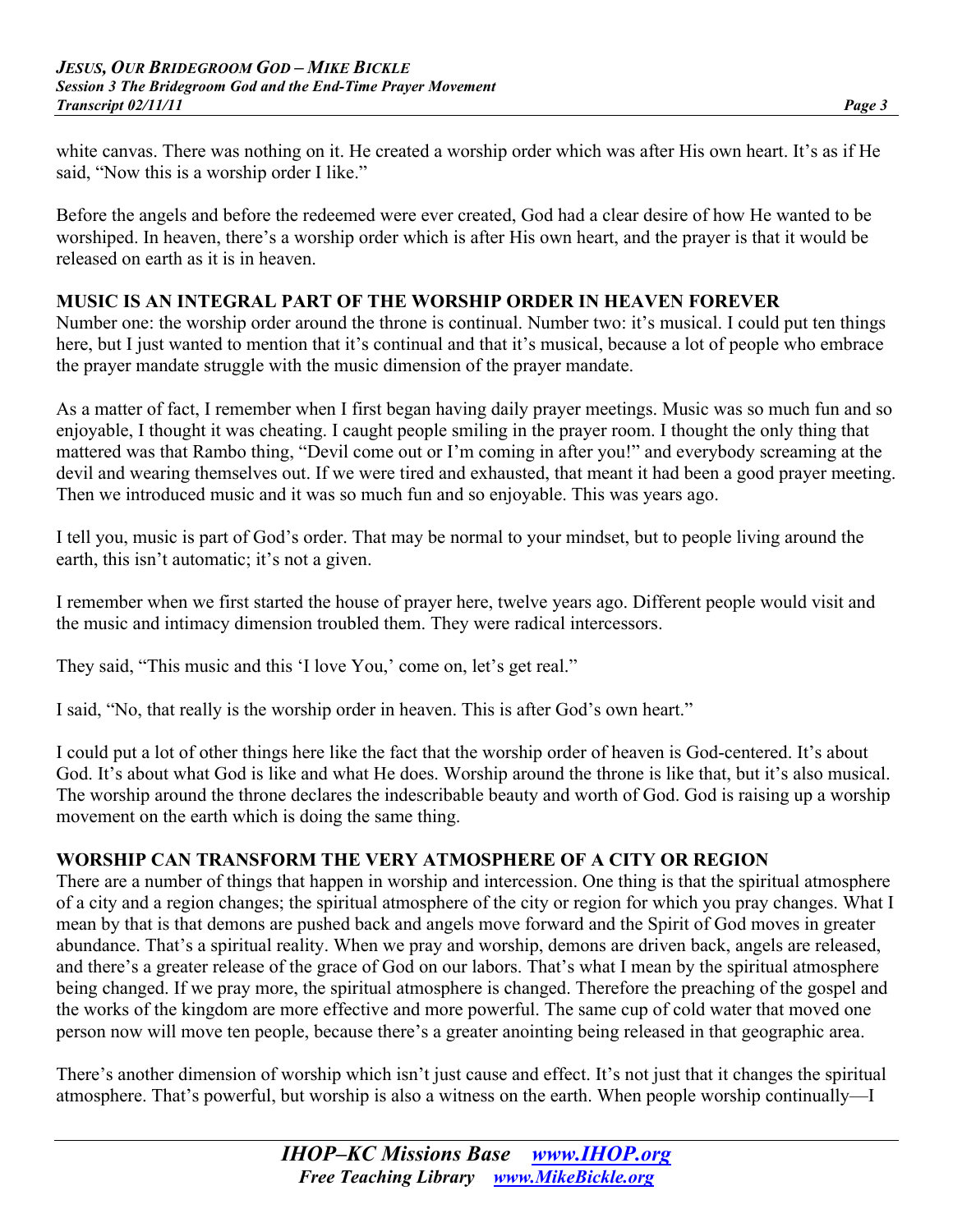don't mean they have to do it 24/7—whenever worship is offered hours at a time, it's a witness on the earth of the indescribable worth of Jesus.

I tell you, the truth about His greatness demands expression. Jesus said that if people don't say it, the rocks will cry out. He said in effect, "The truth of My greatness must be proclaimed." Not because it satisfies His ego, but because the truth of such greatness must be stated because it's the truth. That is why it must be stated. Jesus didn't have an ego problem, saying, "If you guys won't worship Me, I will raise up the rocks to do it." No, the glory of who He is, the truth of it, demands expression. When we worship, even apart from changing the spiritual atmosphere, it's a witness to the worth of the Lamb on the earth.

It pleases the Father in heaven to see people testifying to the worth of Jesus and to His renown and His greatness. It's as if the Father says, "Yes, this is what touches My heart," and it moves the heart of the Holy Spirit.

#### **ISAIAH WROTE MORE ABOUT THE END-TIME WORSHIP MOVEMENT THAN ANYONE**

Paragraph F. This is an important one. Isaiah wrote more on the end-time prayer and worship movement than any other person in the Bible. If someone says to you, "Where in the Bible does it talk about the end-time worship movement?" the book of Isaiah has more material than any other place; I just want you to know that. As you study Isaiah, you're going to get more information about what is ahead, related to worship and intercession, than any other book in the Bible—even more than the book of Revelation in terms of the earthly dimension of the prayer and worship movement.

When I talk about the prayer and worship movement, I use those terms interchangeably. It's worship and prayer, prayer and worship, and to be technical, prayer and worship are really just agreement with God. That's really what they are. In intercession, we agree with what God promised to do. God said, "I will release power."

We agree with it and say, "Release Your power." Worship is agreement with who God is: "You're holy. You're good. You're loving." In intercession we agree with what God said He would do. In prayer we agree with who God says He is. Whether we're agreeing with His hand—with what He's going to do—or with His heart—with who He is—worship and prayer are really just agreement with God.

#### **WHETHER YOU INTERCEDE OR WORSHIP, YOU'RE AGREEING WITH HIS HEART**

The reason I say this is because through the years some folks have said that they want more worship and less intercession. Other people want less intercession and more worship. I've heard the different appeals through the twelve years of IHOP–KC. I say, "I don't care. I don't care if we intercede more or worship more, because either way they're both just agreement with God." One is agreement with His hand—with what He said He would do; and the other is agreement with His heart—with who He is. Agree! Agree! Agree! I don't care what the percentage is; just agree with heaven and that's what releases the power. God is so nice and so kind that if you say it all wrong, He gets it. The throne of grace isn't the throne of literary accuracy. We come to the throne of grace.

The guy says, "Well, they're worshiping too much and there isn't enough prayer."

I say, "Oh, just be quiet. You know how it really works? You go to a prayer meeting, you're down, and you say, 'Ugh, in the name of Jesus.' He hears the prayer of the prisoner; really!"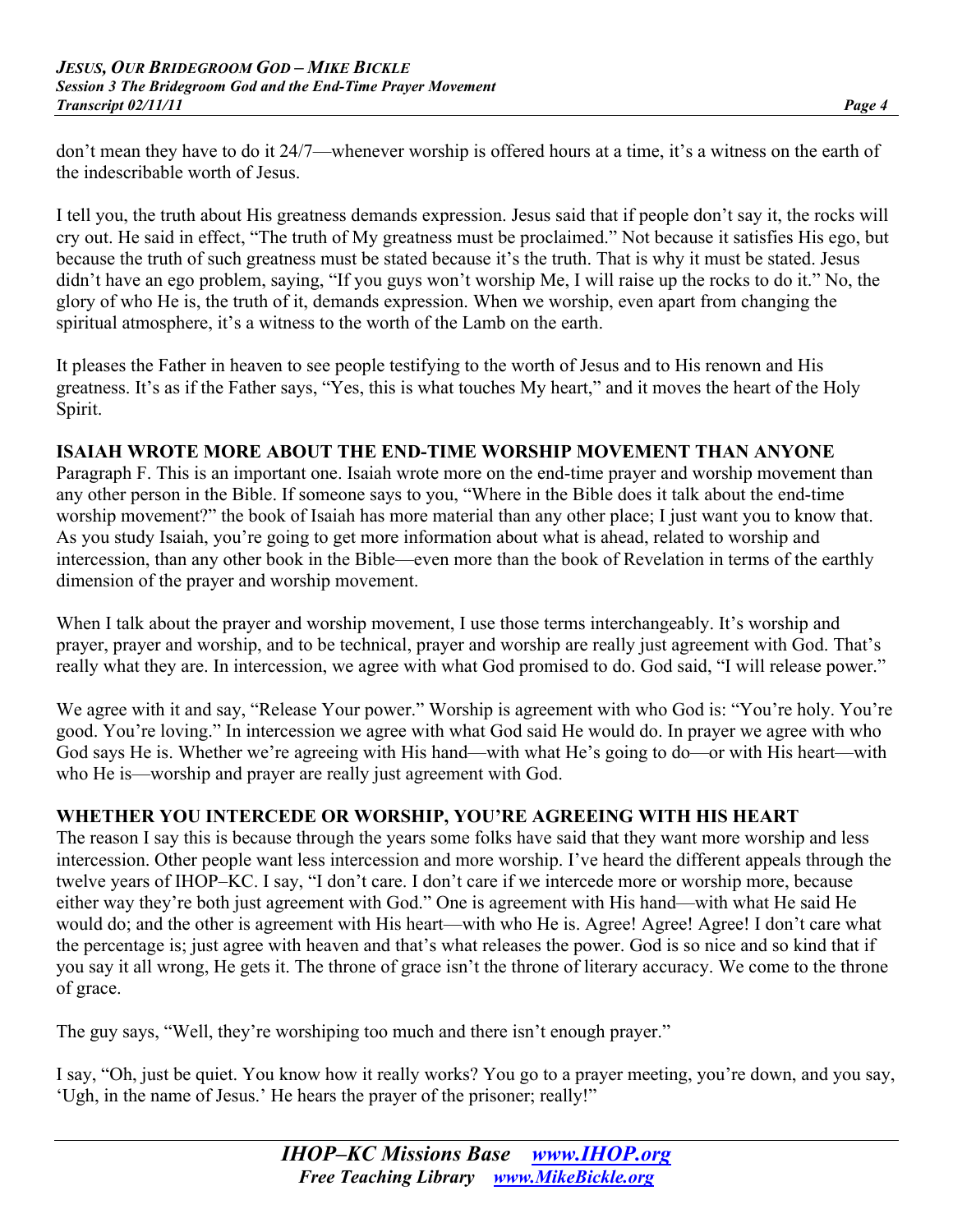You groan and say, "Ugh!"

The guy says, "What was that?"

I say, "I don't know."

The Holy Spirit says, "I get it! I get it! In Jesus name, do it Lord!" He really does understand our spirit.

The reason I'm saying this—I'm actually being sincere—is because it's the groan of the prisoner. It's the reaching of our spirit to agree with Him; that's what He cares about, not that we do it perfectly.

#### **HE DOESN'T JUST HAVE POWER TO RULE; HE HAS DESIRE TO RELATE**

Paragraph F: Isaiah. This is the handbook, of course. It describes the earthly dimension of the prayer movement, much as the book of Revelation describes the heavenly dimension. Of course you have to throw in the Psalms. I guess I'm not counting the Psalms. I'm thinking of Isaiah as one of the prophets, but the Psalms have more about the prayer movement than any other book of the Bible. Among the prophets, Isaiah has more references to the worship and prayer movement than anyone else.

Here's what Isaiah says. He prophesied of a worship movement that would stand before a Bridegroom God. This is 700 years before the birth of Jesus, 2,700 years ago. He was talking about the Messiah as a Bridegroom 2,700 years ago. This threw off some of the people in Israel. It's as if they said, "The Messiah as a Bridegroom? No! He is a King. He has power."

Isaiah said, "Yes, but He's a bridegroom and He has desire. He doesn't just have power to rule, He has desire to relate"

#### **WHAT DAVID DID IN JERUSALEM WILL HAPPEN IN THE CITIES OF THE EARTH**

A lot of people know a little about the King who has power to rule, but they have little insight about the Bridegroom who has desire to relate deeply to His people.

Isaiah came along and said that this end-time worship movement would grow before a bridegroom God. People would be talking to a bridegroom king. He said it would be musical; He said it would be continuous. He said the end-time worship movement would be global, not just in Jerusalem. David had a continuous musical worship movement in Jerusalem, but 300 years after David, Isaiah said, "It's going to go far beyond David."

David was locked into only one place. The end-time movement will be international. It will be global. What David did in Jerusalem will happen in the cities of the earth. This was radical. I mean, they would have said, "Isaiah, you can't worship continuously with prophetic music in these ways except in Jerusalem."

Isaiah said, "No, this will be in the islands of the earth, in the far and out-of-the-way places, and on the mountaintops."

Isaiah said it would inspire missionary outreach. He said that the worship movement would be dynamically related to the release of power so that the Gospel would go forth. He said that it would be relational and that we would be more than workers for a king, but we would be in deep relationship with a bridegroom.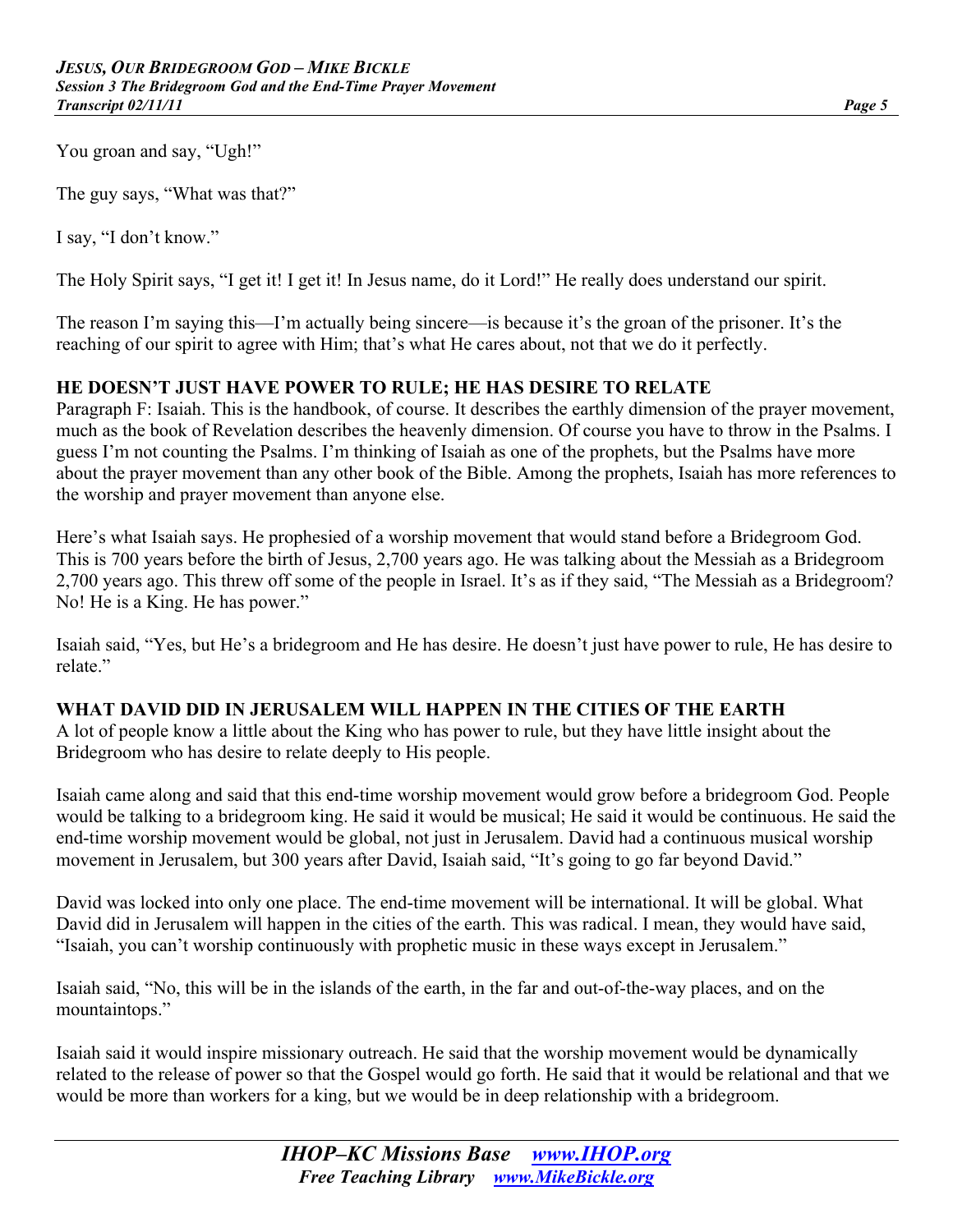## **LOVERS WILL OUTWORK WORKERS EVERY TIME**

How many of you know God wants more than workers? He wants more than a work force. He wants us to work with Him, but He called us to love before He called us to work. They don't contradict each other in our paradigm. A lot of people want to get anointed to work. That's good; that's biblical, but we're anointed first to love. The first commandment is first. The first commandment is not, "You shall work yourself to total exhaustion." That's not what the first commandment is. It's not, "You shall work with all your strength until you drop." The first commandment is, "You shall love with all your strength."

We do work diligently. I'm not minimizing work, but the only paradigm some people have of God is that He's a God who is raising up a workforce and not a God who's raising up a bride. That's a really different concept of God.

Isaiah and Hosea were contemporaries; they lived in the same generation. They were the first ones to declare this. They said, "He's more than a King with power who desires to rule. He's a bridegroom with desire who desires to relate." Wow!

Paragraph F. Isaiah said that we would sing before the Bridegroom God. That's amazing. He's the Bridegroom King, but I want to focus on the Bridegroom because we understand the King a little; not very much, but a little—and when we truly see the King, we will understand that we didn't really understand the King.

### **SINGING BEFORE THE BRIDEGROOM OPENS AND EMPOWERS OUR HEARTS**

Singing before the Bridegroom is singing which reveals love and imparts love. When you sing before the God whom you believe, loves you, your spirit opens up in a different way. If you sing before the God who is going to employ you in a work force, you sing differently than before the God who reveals love and imparts love. Your spirit opens up differently. It's critical that we teach the Bridegroom God related to the prayer movement.

Again, I have a bunch of friends through the years who are somewhat tripped up by the Bridegroom teaching. I say, "It wasn't my idea; it's in the Bible."

It's God's idea, because that's the nature of who He is; not just since the cross and resurrection, but that's who He is forever. He didn't *become* a bridegroom; He has the heart of a bridegroom from eternity past. He is allconsuming love.

### **MUSIC UNITES GOD'S PEOPLE**

Well, Isaiah said that the musical dimension wasn't just going to be in Jerusalem with David's group. Isaiah lived 300 years after David, when the musical worship was all in one building. This musical thing is going to go global.

Why musical? Well, one reason is that the human spirit is musical. The Holy Spirit is musical. Did you know that Jesus is the greatest singer and musician, the greatest Man who ever sang and played an instrument? I'm trying to say that He has more musical abilities than anyone who ever walked the earth. He's an awesome singer, a great song writer, and a really good musician. David was just a prophetic picture and a token of the greater David. Do you think that David was a good musician? The One who inspired him is far better than David.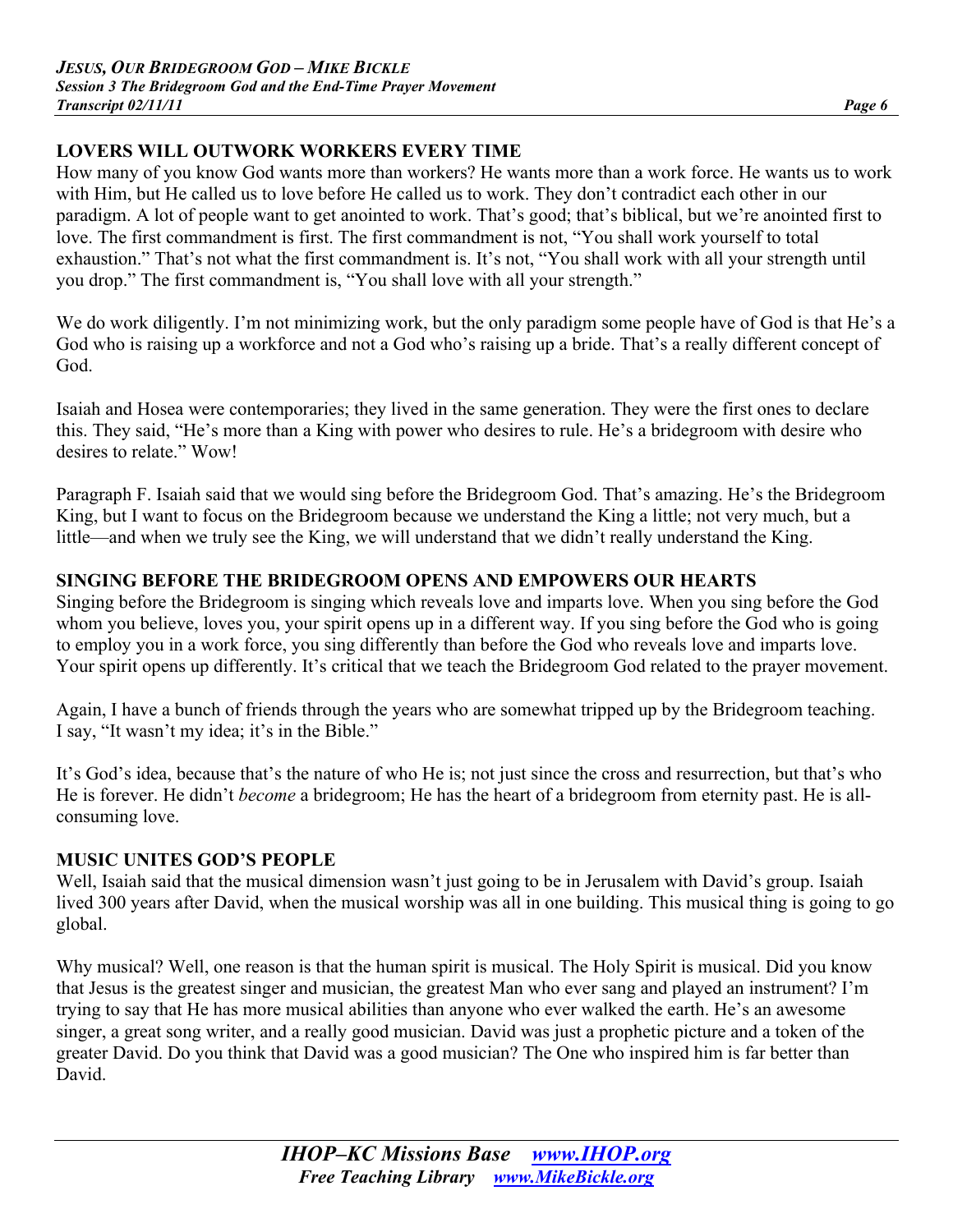## **MUSIC IS GOD'S WAY OF BRINGING HIS FAMILY TOGETHER**

There's something about music in the human design that touches our spirit like nothing else does. You can say, "I love You, I love You," but when you sing, "I love you," with anointed music, it touches the depths of your heart beyond anything else. Not only does it touch us in a deeper way, but music unifies us. What I mean by that is that you can have a stadium of 100,000 people, and the guy can say, "God loves you," and out of 100,000 people, a certain percentage will pay attention and feel it for a moment. Then it will pass and many of them won't even catch it. However, if you take that stadium of 100,000 people and you sing, "God loves you," you can go on for hours and the whole 100,000 will feel the same thing at the same time for hours.

Music unifies the people of God. It's a very dynamic way in which God brings His family together to feel the same thing while talking together to the same Person. Preaching can't produce that, but music can—100,000 people feeling the same thing, while singing the same thing to the same Man at the right hand of the Father that's what music does. The Father wants music, prophetic music.

### **WORKING TOGETHER IN GEOGRAPHIC REGIONS FOR CONTINUAL INTERCESSION**

Paragraph G. This is just a brief summary. I want to equip you to go and say this wherever you go, meaning, you don't have to say it word for word, but I want to get these words into your mouth. So when you go forth to teach Bible studies or disciple a young high school kid, do an outreach or start a house of prayer or church or go back to the marketplace when you go back home, I would like these words and ideas to be in your mouth. That's why we're doing this class. I just summarized it a little.

We have leaders visiting us all the time; they say, "What about this prayer thing?"

I say, "Let me just give it to you really quickly. God wants us to work together in geographic areas for continual intercession. The intercession doesn't have to be all in one building."

They say, "OK."

Did you know that twenty/four-seven prayer has been happening in Kansas City long before we started it? We have it in one building, but it has been going on in this city for decades. At 2:00pm someone is crying out. At 2:30pm someone is groaning before God. At 4:00pm some guy is worried and in anxiety saying, "Oh God, help me." It's not organized in one building, but twenty-four-hour prayer has been happening in our city for a long time. The thing that gets us excited is that we do it in one building.

#### **REGIONAL INTERCESSION**

God is so smart, He sees everything. He sees it all over geographic areas. People come and visit. They say, "We want to do twenty-four/seven prayer."

I say, "I have good news: it's already happening in your city."

They say, "Where? What building?"

I say, "It isn't in one building. Your city has eight million people. I guarantee you that someone is praying every minute of every day."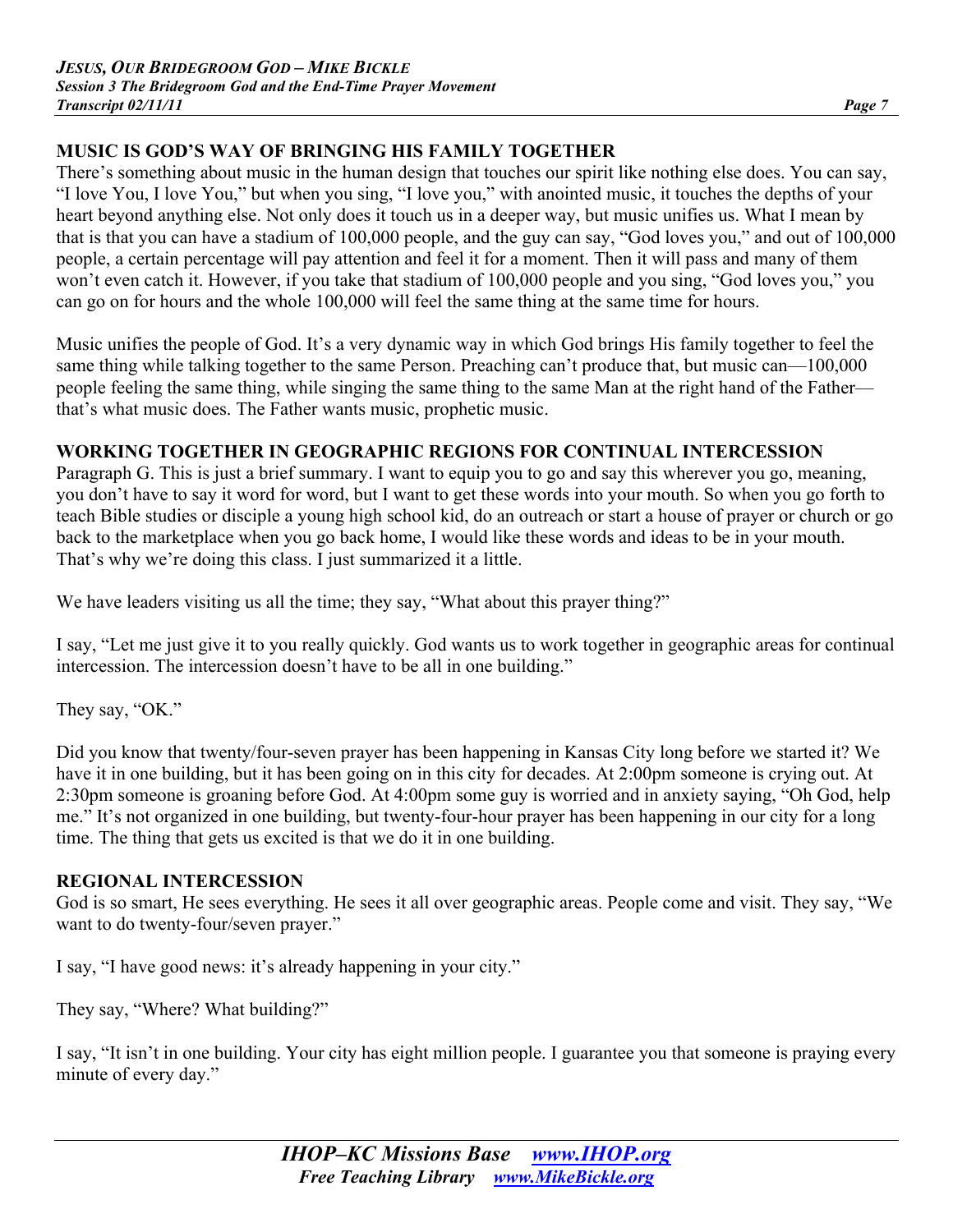They say, "That isn't what we mean. We want it all in one building."

I say, "I appreciate that, but don't think twenty-four-hour prayer starts because it starts in your building."

#### **REVIVING THE CHURCH, WINNING THE LOST, AND IMPACTING SOCIETY**

When I encourage people to work together for continuous intercession, I don't mean in one place, I mean in a region, so that it comes forth from a region in greater measure and with greater focus. It needs to come forth with prophetic music and worship with intimacy and it needs to fulfill the Great Commission. What I mean by that is that continuous intercession is to revive the Church, win the lost—the harvest—and impact every area of society. That's transformation. The Great Commission involves all three of those spheres. We want to revive the Church, win the lost, and impact society. Those are the three spheres in which we want to see the power of God go forth in corporate ways.

This is a very important sentence here in the middle of paragraph G, if you want to say it really simply. A leader comes to me and says, "OK, how do you do this? I want to know about prayer."

I could tell them ten things they need to know about prayer, but I break it down to three simple things. I say, "You need to have prayer for missions with music from intimacy."

They say, "What?"

I say, "If you do those three things, everything else will take care of itself."

You need to have prayer for missions. I mean, many people have prayer meetings just for personal circumstances to get better. They take turns praying for each other, for this guy to get money, that guy to get healed, and this guy to get a new job. That's OK, but I say, "You have to bring it up a notch from just praying for personal needs to praying for missions, for the breakthrough of the Gospel in your geographic area."

For some people that's a standard procedure, and they say, "Yes, I get that." Other people say, "I never even thought about that: a breakthrough for a spirit of revival." It has to be for missions. I don't mean every prayer, but in the mix.

#### **START WITH ONE OR TWO SINGERS, AND THE SPIRIT WILL FLOW**

It has to be with music. I say, "You get one broken-string guitar and an off key singer. You just start with one, and a little while later you'll have two and someone will fix the string. A little while later you'll get three. Start with one. Don't wait until you get the band. Get music in that prayer room with three people and eventually you'll have two instruments and then three and four." Again, someone will fix that broken string before long.

It has to be with music. Leaders, I say it doesn't have to be, but this is where God is bringing the Church. If you want to win young people, you need to get music in it. Once they start, even though the music may be all out of tune and off-key, eventually it will get sorted out and anointed. It will be prophetic. Just give it time.

I remember I made this statement back in the 1980s. I'm not a singer or a musician. They won't let me sing, play or dance, at least not on the stage. They'll let me do it at home, but not in public. I've failed every single audition. I went to the room and they said no.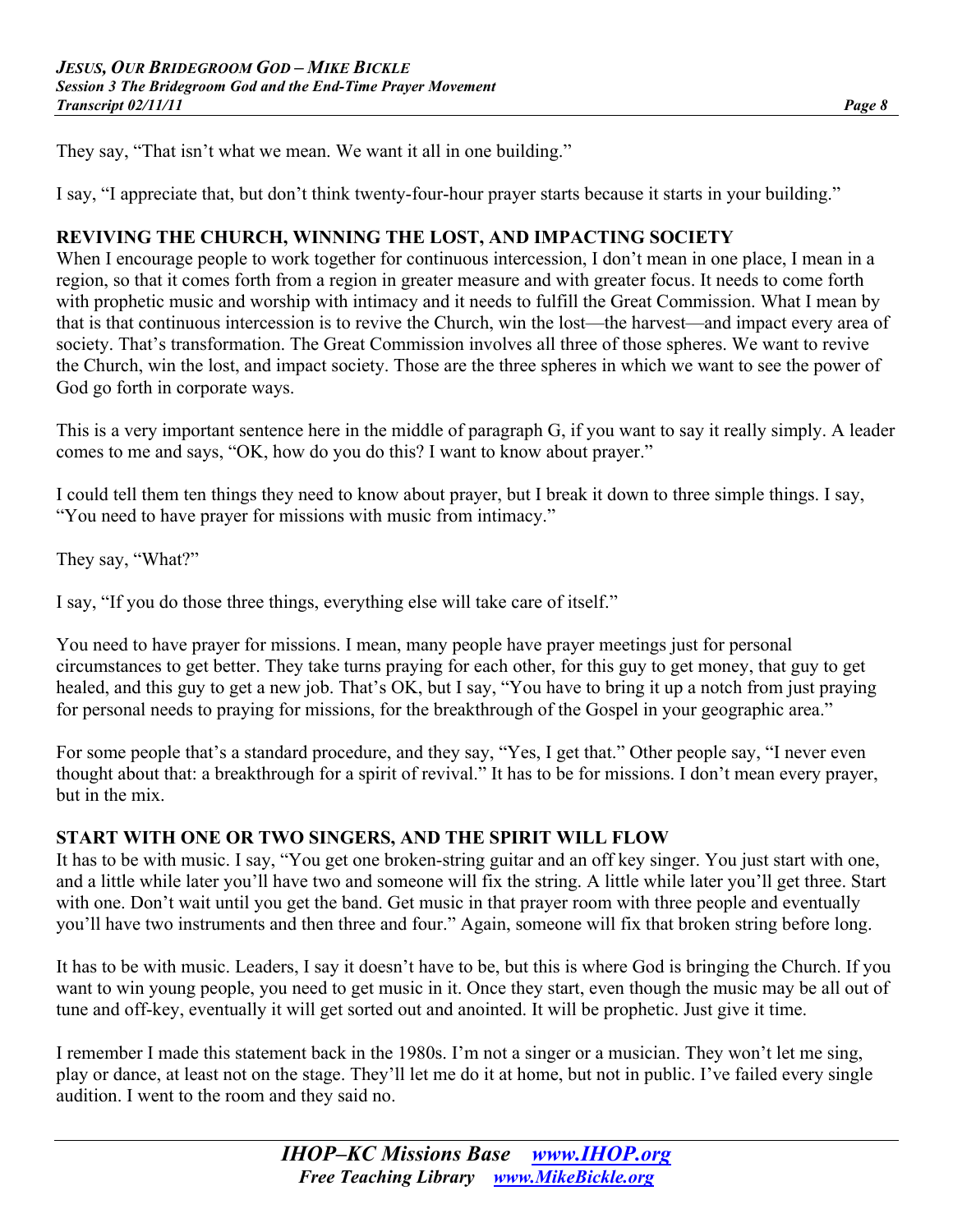I said, "I haven't even tried."

They said, "Just go." That's actually true. That sounds cute, but it's actually true.

#### **"IN ALL OF THY GETTING, GET PROPHETIC SINGERS!"**

Here's my point. I'm not a singer, I'm not a musician, and I'm not a whole bunch of things, but God gave me a burden for this even back as early as 1985. I used to say this saying all the time. I had no idea all this would happen, though some prophetic guy said it would. I couldn't quite picture it. I used to say this phrase all the time and I want you to say it.

I would say, "Pastors, whatever you get, get prophetic singers."

They would say, "What?"

I would say, "Whatever you do in your little church or megachurch, whatever else you do—buildings, technology, leadership, outreach, home groups, children's ministry—in all of thy getting, get prophetic singers."

They used to say, "What do you mean?"

I would say, "I don't have very many, but I know from the Bible that if you get prophetic singers, everything else will follow in its wake. In all of thy getting, get prophetic singers. Get two of them who can't even flow and just get them going. They will start flowing in the next months or years. They will start flowing in time. In all of thy getting, get prophetic singers. Before you get buildings and this, that, and the other, pay for singers to sing; find just a few of them and the fire will spread."

#### **PROPHETIC SINGING IS A DYNAMIC ELEMENT OF WHAT GOD WANTS FOR HIS CHURCH**

That's just something the Lord burned in my heart back in the mid-1980s. We used to put energy into getting prophetic singers. The reason I'm saying this is that I want to impact you with the importance of this reality. It's not a small thing. It doesn't just make the prayer meetings a little more fun; it's a dynamic element of what God wants: worship after His own heart.

The end-time worship movement is absolutely at the top of God's agenda. I mean, the harvest and the worship movement, put them both together: there's nothing more important than the end-time worship movement. It's so important that the devil will be counterfeiting it in the great conflict in the generation of the Lord's return. The great conflict will be between two houses of prayer. That's the conflict which will come to a head when Jesus appears in the sky. It will be the conflict between two houses of prayer. That's the battleground in the Spirit.

#### **"AND THE SPIRIT AND THE BRIDE SAY, 'COME!'"**

Top of page two. Now John prophesied of the Spirit's work in such a precise way in Revelation 22. We all know the verse: Revelation 22:17. There are so many implications to this verse. Revelation 22 is one of the most informative and significant prophecies describing the end-time church. John tells us what will happen in the generation of the Lord's return. It starts off in verse 12 where Jesus says, "I'm coming" (Rev. 22:12, paraphrased). Then in verse 16, Jesus describes Himself in four ways. He says, "I am the Root and the Offspring of David. I am the Bright and Morning Star" (v. 16, paraphrased).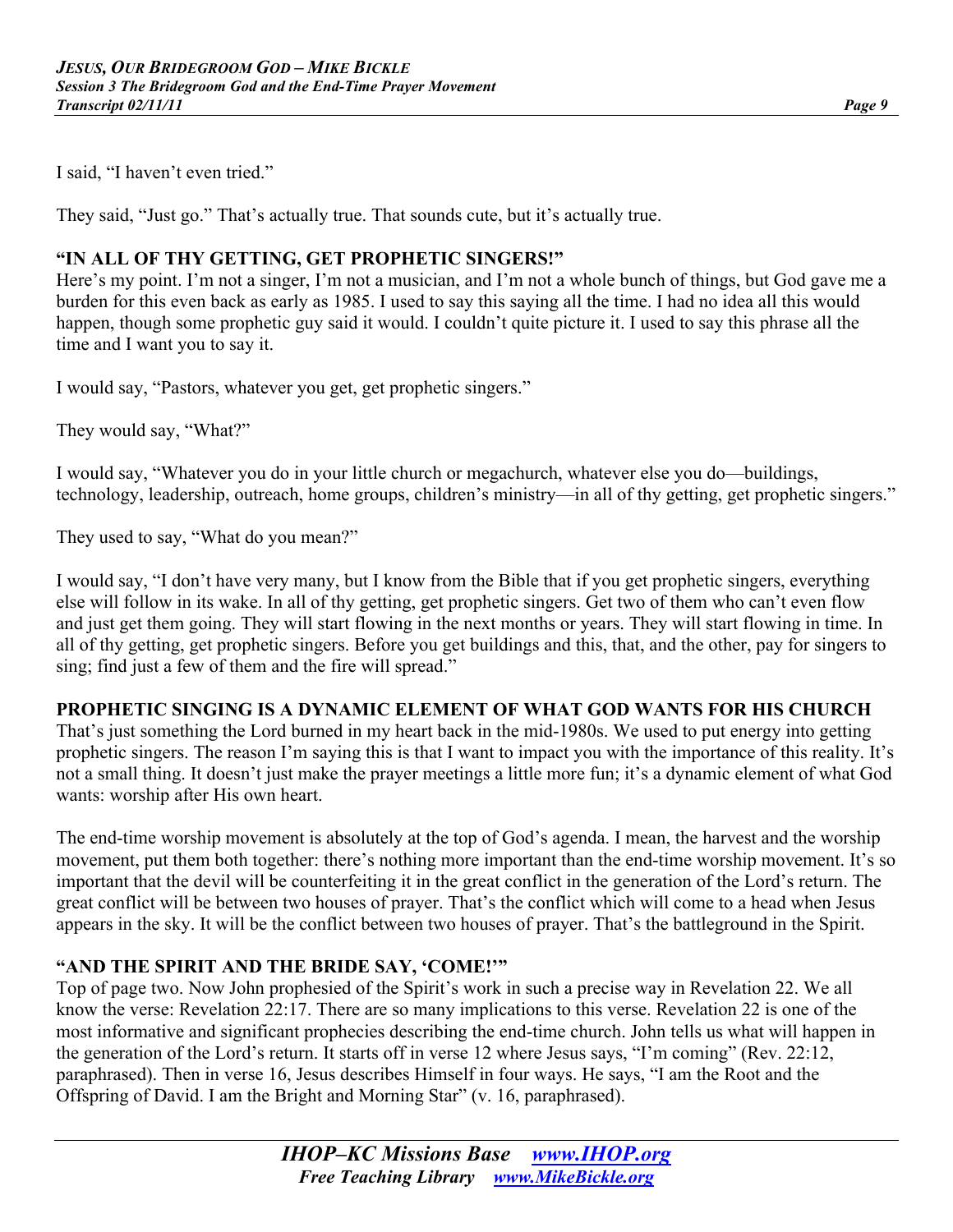The revelation of Jesus in verse 16 leads to verse 17: "And the Spirit and the bride say, 'Come!' And let him who hears say, 'Come!' And let him who thirsts come. Whoever desires, let him take the water of life freely" (Rev. 22:17).

Then Jesus speaks again, "Surely, I am coming quickly," and John cries out, "Come, Lord Jesus" (Rev. 22:20).

#### **THAT WHICH THE SPIRIT IS SAYING AND DOING, THE CHURCH WILL DO AND SAY**

Paragraph B. There are so many implications to this verse. We're only going to touch two. This verse describes the end-time church in deep unity with the Spirit. In the generation of the Lord's return, the Church will be saying and doing what the Spirit is saying and doing. They're both saying and doing the same thing in this verse. This is miraculous. In the most ultimate way, that which the Spirit is saying, the Church will be saying.

Beloved, it has been a long time since the Church has, in a complete and comprehensive way, been in sync with what the Spirit is saying and doing. Probably the last time that was totally true was on the day of Pentecost and a few weeks afterwards. That was about it. Since then parts of the Church have been out of sync. Before the Lord returns, the entire Church worldwide will be saying what the Spirit is saying, and doing what the Spirit is doing.

The question is: what is the Spirit saying? He's revealing the Church as the Bride of Christ. That's one of the things John highlights. By this verse, we understand that the Spirit is going to be wooing the Church to this revelation of Jesus the Bridegroom and herself as the Bride of Christ. That's what He's saying to the Church. That isn't the only thing He's saying, but it's a key thing which is implied by this prophecy.

Number one. What is the Holy Spirit doing? He's interceding. He's crying, "Come!" It's not just the Church saying, "Come!" The Spirit is saying, "Come!" The Spirit is interceding, too. I want to be doing what the Spirit is doing. I assure you that in the generation in which the Lord returns, the Spirit will be interceding for Jesus to come.

I tell leaders who visit, "Whatever you do, in all thy getting, get prophetic singers, for real! No matter what other thing you do in your church, get your people to see themselves as a bride before a bridegroom; get them saying, 'Come, Lord Jesus,' and build prayer meetings."

This is what the Spirit is doing in the final description of His activity right before the Lord returns. He's revealing the Bride and He's interceding for Jesus to break in with power. I say that He's doing more than that, but beloved, you want to do what He is doing.

To sum it up here in paragraph one, the Holy Spirit reveals how the Church will function. The Church will be anointed. She will be saying and doing what the Spirit says and does. She will be in unity with the Spirit. Beloved, Jesus isn't coming for a Church out of sync with Him. The Church will be anointed and in unity with His heart. She's anointed a little now, but she's going to be anointed a lot more before He returns. The Church is going to be engaged in intercession. She will be saying, "Come, Lord Jesus!" I don't mean little pockets; I mean the Church worldwide. There are pockets right now, but those pockets are getting really big all over the earth.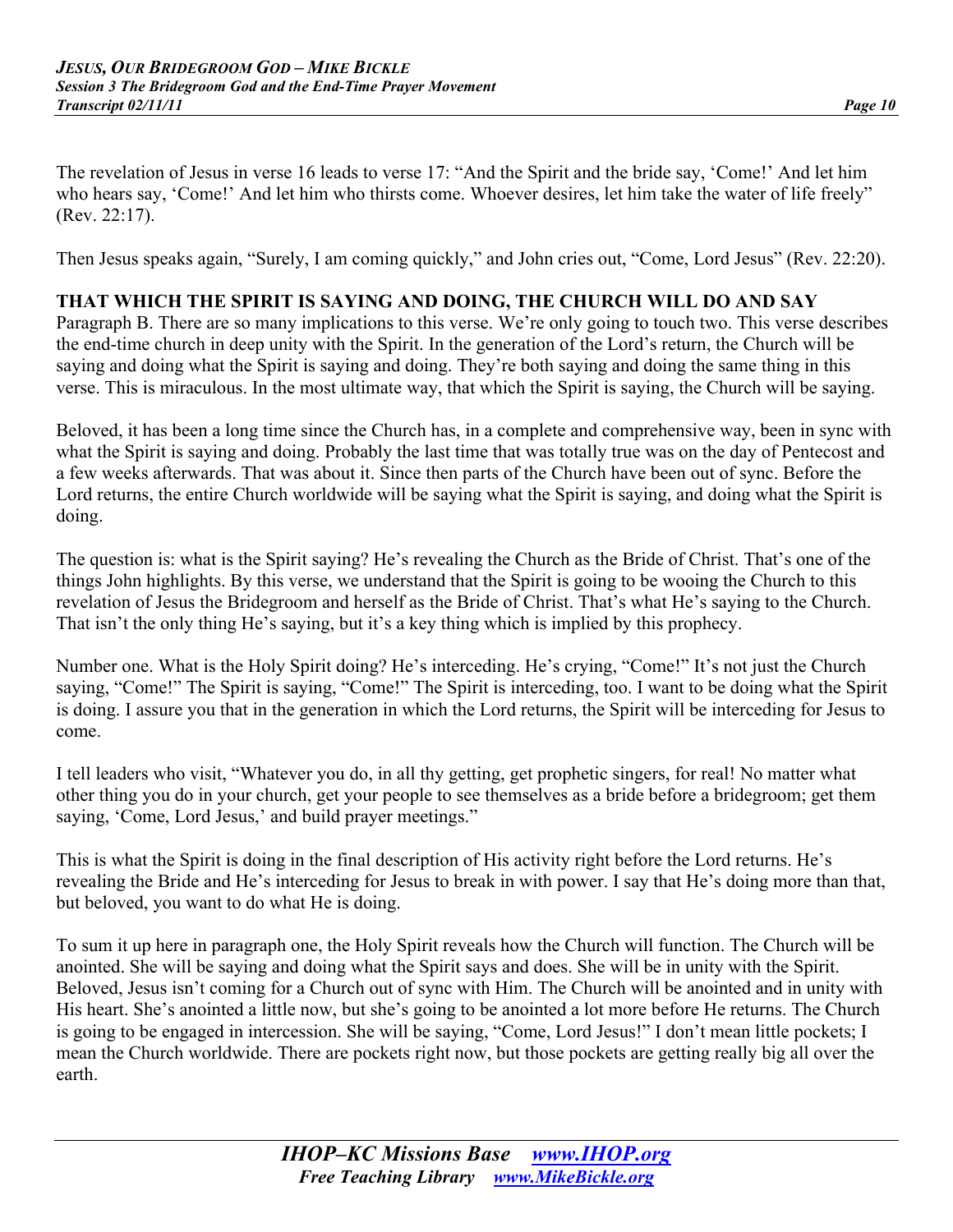## **THE TWOFOLD CRY OF THE SPIRIT AND CHURCH BEFORE THE LORD RETURNS**

The Church is going to be established in a bridal identity. Right now only a small percentage of the Church is even reaching for this, but that number is growing dynamically. In the next ten, twenty, thirty years, if the Lord tarries—and I think He will—the whole Church will begin to be awakened to who she is as a bride before a bridegroom God.

The Church will be effective in the harvest. What I mean by this is that if you read the passage we just looked at carefully—paragraph two—the Church is actually crying, "Come!" in two different directions. Firstly, the Church is crying, "Come, Lord Jesus!" We're asking Him to come. Secondly, the Church is calling the people to come to Jesus. You have to read it carefully to catch that. The cry is first, "Jesus, come to Your people"; and second, "People, come to Jesus."

There's a twofold "come" proclaimed here. The Spirit isn't only saying "come" to Jesus; He's also saying 'come' to the peoples of the earth. "Come to Him if you're thirsty" (v. 17b, paraphrased).

Paragraph C. When we cry, "Come, Lord Jesus," there are three applications. Right now we say "Come near us." That's intimacy—individual breakthrough of the heart. "Come, Lord Jesus, and touch me." Some of you were doing that tonight. You said, "Come near me." At other times we say, "Come to us." We want revival in our city or nation, and we say, "Come to us in revival."

Ultimately the prayer is this: "Come for us." That will be a historic breakthrough when He comes in the clouds.

We don't wait until the moment before the second coming. We cry, "Come, Lord Jesus," now individually. We cry, "Come, Lord Jesus," in the prayer room in order for revival and for the Great Commission to go forth.

One day we will say, "Come in an historic breakthrough." We don't say, "Hurry up with Your second coming." That isn't a prayer we pray right now, but before the Lord returns, that prayer will be anointed by the Holy Spirit.

## **THE UNIVERSAL EMPHASIS OF THE CHURCH'S IDENTITY IN THE LAST GENERATION**

Paragraph D. This passage is describing the Holy Spirit's universal emphasis on the Church's identity as the Bride of Christ. This will be the first time in human history that the Holy Spirit will emphasize the bridal revelation universally. The Holy Spirit spoke to a few prophets and said, "He's a bridegroom God." He spoke to a few apostles saying, "He's a Bridegroom God." A few groups throughout history have seen this, but it has always been a very small percentage.

There have always been a few people somewhere who saw this throughout church history. In the generation of the Lord's return, for the first time, universally—meaning worldwide—the whole Church will say, "Come," as a Bride. She will say, "Come, Lord Jesus," with a bride's heart.

Notice, it's not the Spirit and the family saying, "Come, Lord Jesus!" It doesn't say, "The Spirit and the family cry out in intercession, saying, 'Come, Lord Jesus!'" It's not the Spirit and the family. It's not the Spirit and the army—though we are the army of God. It's not the Spirit and the kingdom, or the Spirit and the priesthood. It's not the Spirit and the body; it's the Spirit and the bride which the Spirit will emphasize.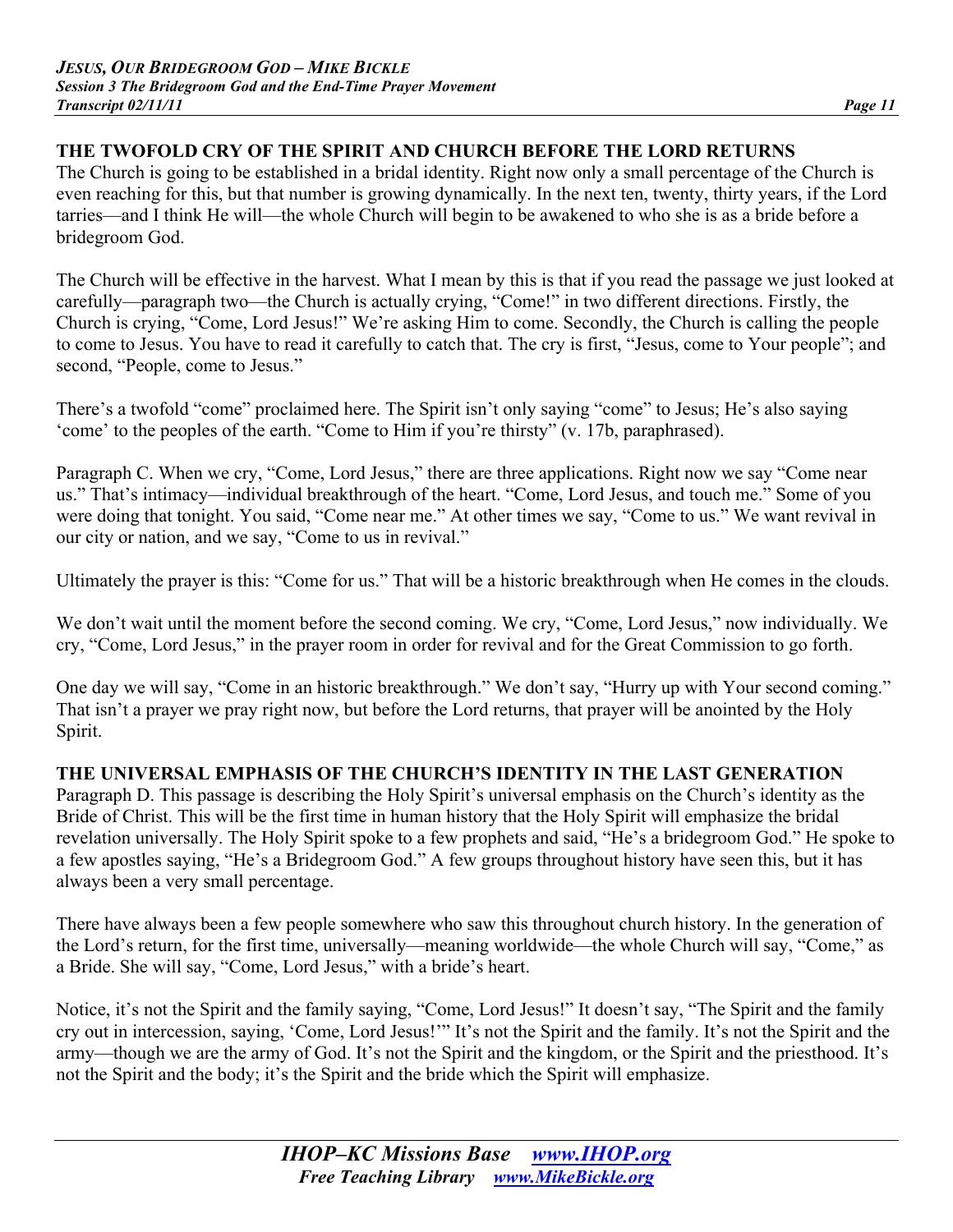Our eternal identity is that we're the family of God forever. We're the Body of Christ forever, etc. There's one part of our identity that the Spirit has never emphasized in all of history until the final generation of the Lord's return. He's going to pull out the revelation of the Bridegroom God and reveal it to one or two billion believers across the earth. It's going to take the Body of Christ by storm in the most positive sense.

We know a little that we're the family, we know a little that we're the Body of Christ, and we know a little that we're the kingdom. We have a lot more to learn, of course. Knowing who we are as the cherished Bride isn't understood by the Body of Christ. It's as if the Spirit says, "Believe Me, I will see to it that the whole Church understands it before He returns."

Revelation 19. Jesus is coming for a wedding. He's coming to bring us to a wedding. What a tragedy if He comes for the Bride and we say, "Who is the Bride?"

The angels say, "Well, you are!"

"Oh, oh, I didn't know that. Wow, cool!"

He isn't coming for a Bride who doesn't know she's a bride. There will be certain tensions and dynamics in the earth—I'm talking about sin, the occult, oppression—in which only the intimacy dimension will guard our hearts and fascinate our spirits. That's a very strategic revelation which will actually protect us and keep us holy and fascinated with God. It's the revelation of His desire for us, and not just His power.

#### **AS SONS, WE HAVE ACCESS TO HIS THRONE; AS THE BRIDE, ACCESS TO HIS HEART**

Paragraph E. As sons of God, we're in a position to experience His throne. We're heirs of power. As the Bride of Christ, we're in a position to experience His heart. Both men and women are sons of God and the Bride of Christ. As sons, we have access to His throne. As the Bride, we have access to His heart.

Paragraph F. This is another important paragraph to learn. I'm giving the briefest summary of what the Bride of Christ message is. It's such a simple, brief summary. Here it is. The Bridegroom message is this. Number one: Jesus' emotions for us. Number two: His beauty—which is different than His emotions. His emotions exhilarate us in love; His beauty fascinates our spirit.

The Bridegroom message is more than that. It's the commitments He has made to us to share His heart, His home, His throne, His secrets, and His beauty. He has made commitments to us as a bridegroom God.

#### **THE BRIDAL MESSAGE BEGINS WITH EXPERIENCING THE DEEP THINGS OF HIS HEART**

It doesn't end with the revelation of Jesus' emotions and the revelation of His beauty and commitments. Notice, it's also our response of wholeheartedness back to Him; that's the Bridegroom message. That's the Bride of Christ message in a very simple way. Someone might ask you, "I want to get the bridal dimension into my prayer, but what is it? What does it mean?" Take paragraph F and you can add to it. It's not complete, but it's a good beginning point. It begins with experiencing the deep things of His heart, His emotions, His desire, and His affection. It's the revelation of how He feels about us. It's more than the power He shows towards us; it's how He feels about us.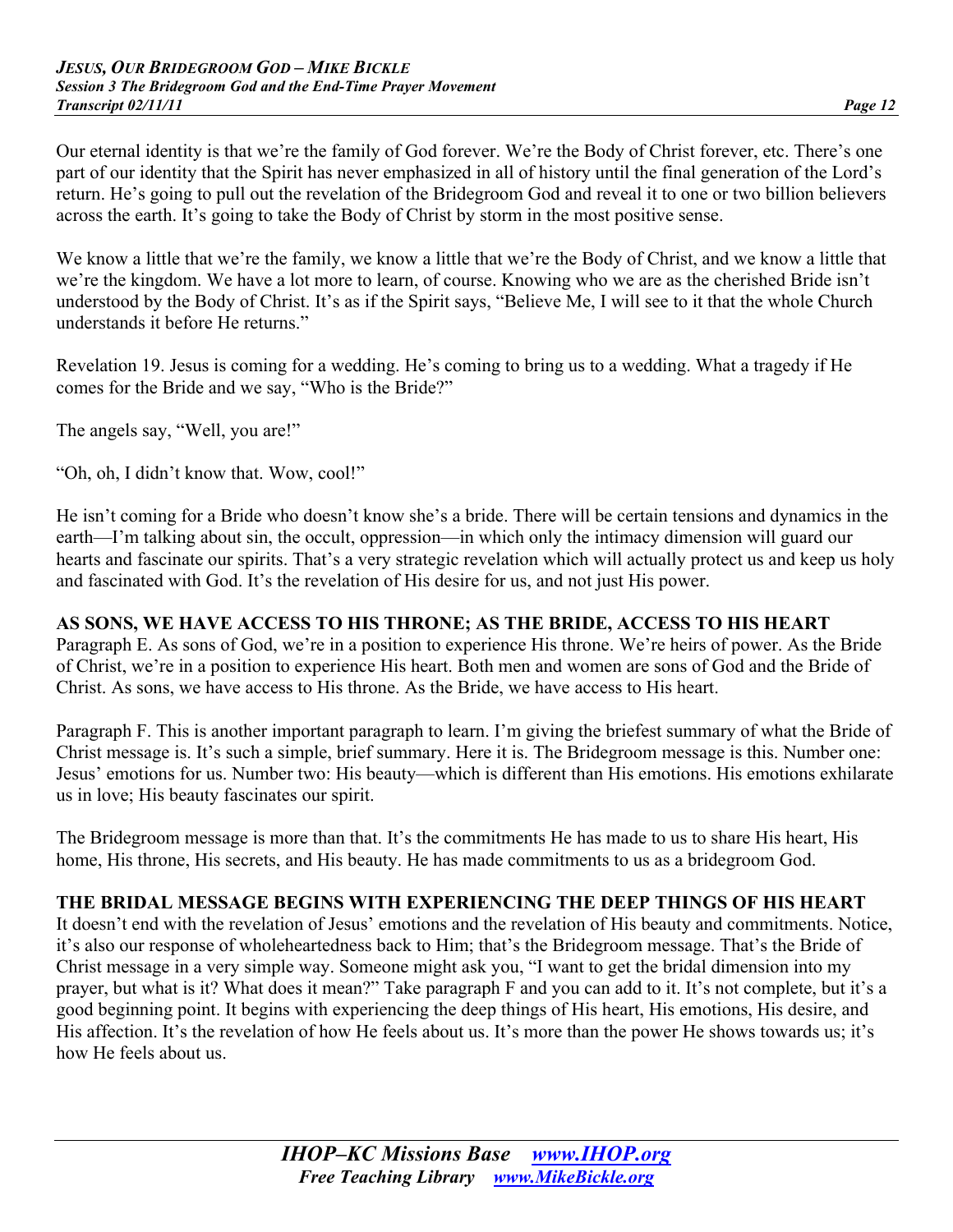As I say every time—and I know you don't need to hear it anymore; you've already heard it five or six times, but we must say it over and over and over; I want this to get on your lips: we must refuse all sensual overtones of Jesus as the Bridegroom God. I tell some of the young ladies that Jesus isn't your boyfriend and He isn't your lover. He reveals His heart to you. It's not about a boyfriend, a lover, or a husband. There are no sensual overtones in this relationship.

King David saw the heart of God. That's what the Bridegroom message is. Guys, you don't have to put on a dress and make pink your favorite color to be a "Bride of Christ" guy. I taught the Song of Solomon some years ago. Years ago—I'm talking about twenty years ago—the bookstore brought out the series with a little, pink dress with flowers on the cover. I said, "Get rid of all that! I want the warrior King David on the cover of that series!" I mean, pink is cool and flowers are cool, but we're not being called to that.

Paragraph G. I want you to study paragraph G a little on your own. Look at the second sentence. Ponder this. He delights in us. Just hear this: He enjoys us. He values our work as a bridegroom values the work of the bride. He's a bridegroom who understands and flows in truth, and who values the work of His bride; not just that she's pretty, but He values her heart. He wants to work with her and hear from her. He wants to talk with her and He wants her to contribute. He's committed to her greatness. It makes your life dynamic to touch this.

Again, it's more than rhetoric. It's more than just you learning to say, "Bride of Christ, Bride of Christ, I'm fascinated with God; now I've got the message.' No, we need to experience this at the heart level; not just once at a worship service. We need to touch these realities, not necessarily all day and every day, but regularly throughout the weeks and months. It will change the way we carry our spirit. It will change the way we look at pressure, it will change the way we look at ministry. It will change the way we look at sin when our spirit shifts by being impacted by these truths.

#### **"I AM THE ROOT AND THE OFFSPRING OF DAVID, THE BRIGHT AND MORNING STAR"**

Top of page three. I'm only going to go here very briefly. I'm going to give this to you. Paragraph A. These are the four things Jesus says in Revelation 22:16, before that great verse we just looked at in Revelation 22:17: "The Spirit and the bride say, 'Come!'" It's the verse before, verse 16, which is critical in order to understand the cry, "The Spirit and the Bride say, 'Come!'"

In this verse Jesus reveals Himself in four different ways. In the first two titles—"I am the Root and the Offspring of David"—He reveals Himself as being fully God and fully Man. In the second two titles He reveals His ministry to us as the Bright Star and the Morning Star. Those two actually have a different nuance to them; understanding His nature as fully God and fully Man, and His ministry to us as God and Man. You want to understand verse 16.

## **SINGING BEFORE THE BRIDEGROOM GOD**

Roman numeral IV. Singing before the Bridegroom God. Isaiah begins to reveal this revelation—Isaiah and his friend, Hosea. They were in the same generation; they were the first two to bring this revelation to the people of God. It's a shocking revelation. In Isaiah 54:5, Isaiah says, "Your Maker is your husband, the Lord of hosts is His name" (Isa. 54:5). Again, they know that their Maker, their Creator, is the transcendent God. The Jews have such a high esteem of God that they won't say His name. "Your Maker is transcendent, He's out of reach": that's what they expected Isaiah to say, because Isaiah would say that.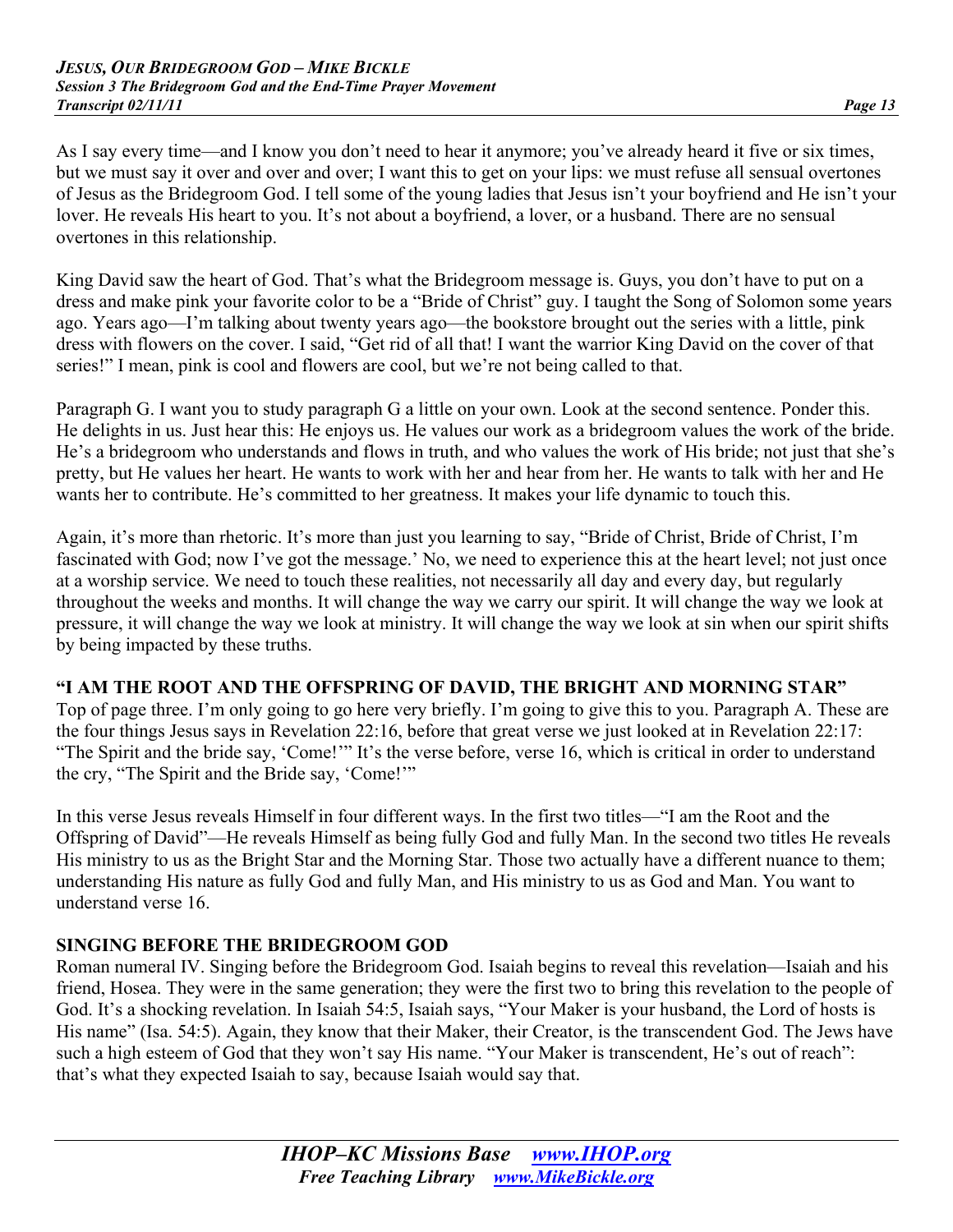He says, "Well, the transcendent Creator is actually your Husband. He created you for love."

"What? The transcendent, out-of-reach God to whom we can't draw near created us for love? He is a Husband? What does all this mean?"

It was a brand new idea. It really was. It was a shocking idea that He had desire for them: not just power over them, but desire for them.

### **BREAK FORTH INTO SINGING BEFORE THE BREAKTHROUGH OF THE PROMISES**

Paragraph B. Here's his point: Isaiah said in effect, "Before this Bridegroom God, this Husband God, you have to sing. Break forth into singing before the breakthrough of the promises."

Everyone sings after the promises come true. What the people of God are called to do is to pray and sing before the revival happens. That's called worship and intercession. Isaiah is describing the end-time worship movement in this context. Isaiah 54 is about the end-time worship movement. That isn't the only thing it's about. There's going to be a singing movement before a bridegroom God which brings the promises of God to earth. There's a worship movement which must sing before it sees the birthing of the promises.

Beloved, in all of thy getting, get prophetic singers. If you have a bit of money and you have a chance to get a building, pay some singers and get them singing. That's what I would do with that money. If you only have a little money, get singers singing. I'm telling you, this is real.

Paragraph C. Isaiah 42. We just looked at Isaiah 54 and now we're going to go back to Isaiah 42. This is going to hurt me, because I have to do this in thirty seconds. Isaiah 42 is my favorite passage on the second coming. It's so dynamic. We'll take a whole session on Isaiah 42, but this is just a little advertisement.

Isaiah 42:10. "Sing to the Lord a new song" (Isa. 42:10). Where? In Jerusalem only? No! In all the ends of the earth! Look at the five different areas Isaiah describes. The five areas where they will sing are really hard areas in which to get sound systems, worship sanctuaries, and people. All of these are hard areas.

## **THE WORSHIP MOVEMENT WILL INFILTRATE THE MOST INACCESSIBLE REACHES**

Paragraph D. In verses 10-11, he lists these five challenging areas. He says, "Sing, you who go down to the sea and the islands" (Isa. 42:10, paraphrased). They're fun to go to, but most of the islands of the earth are third world countries and they don't have good sound systems; but they are going to have them before it's over.

"Sing, you coastlands" (Isa. 42:10b, paraphrased). Well, they have the resources, but they have so many distractions and typically so much sin that they often don't use the resources in righteous ways. There are other challenges in the big coastal areas. Most of the cities of the earth are on coastlands.

"Let the wilderness and its cities lift up their voice" (Isa. 42:11). Go way out in the desert. Go far out in west Texas or Arizona or somewhere. There are going to be sound systems. There are going to be worship sanctuaries and people are going to be mobilized. Those are hard to get out there.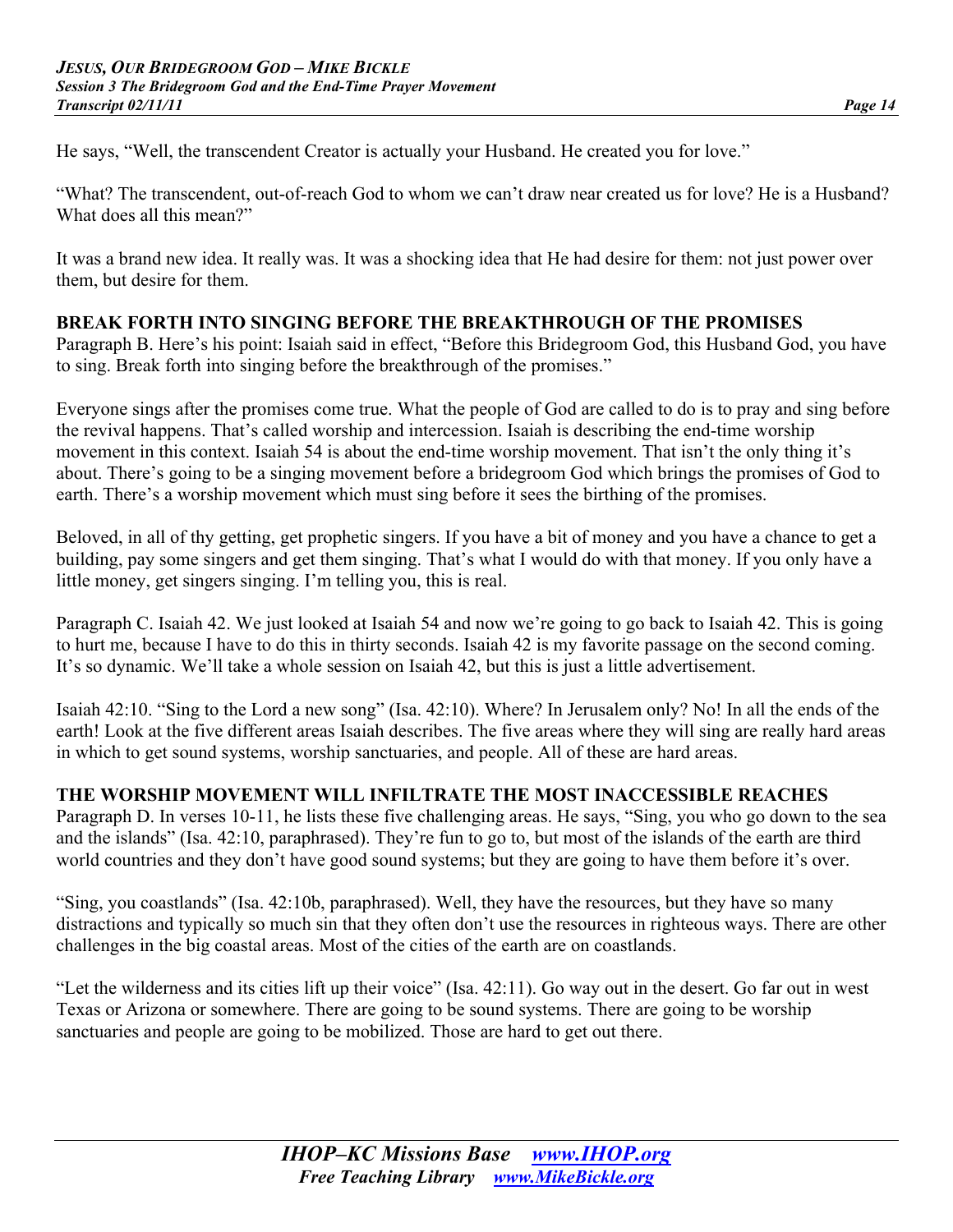Look at this: Isaiah mentions the villages of Kedar and Sela. Those are Islamic villages. In Jordan and Saudi Arabia, in the little villages, there will be worship movements for Jesus. Not only are they Islamic villages, but they're little, out-of-the-way places.

You may say, "Back where I came from is a little out of the way. There are about 2,000 people."

This is an Islamic village with 2,000 people. There will be a house of prayer with people worshiping Jesus. I assure you it will happen. I cannot wait until I meet some guy from Kedar and Sela. I'm going to look at them and say, "Do you have any idea you made it into the Book? You're going to have a worship movement that made Holy Writ."

The next one is the hardest of all: the mountaintops. You go to a mountaintop. I don't mean halfway up the mountain where there's a ski resort; I mean all the way to the top where there's nothing. There are no houses, restrooms, sound systems, there's nothing. There will be worship gatherings at the very top of mountains worldwide in places that are hard to reach. It's as if the Holy Spirit is saying, "I'm so zealous for this."

Here's what happens when you read it in context. Look at verse 13: when the Lord hears this, He will go forth like a mighty man of war, and stir up His zeal like a man of war and cry out. This is describing the second coming. Jesus isn't coming in a vacuum; He's coming in response to a global, musical worship movement that fills the earth.

#### **WE WILL LIFT UP OUR VOICES AND SING FOR THE MAJESTY OF THE LORD**

Top of page four. This is the most intense passage. Isaiah has more than any other prophet, more than any one man, on the end-time worship movement. The Psalms have the most, but there are many writers. David talked on worship, but on the end-time worship movement only a few times. Isaiah talks on it more than any single man in the Bible.

In Isaiah 24-27, there's a whole lot. This is one unit all jam-packed. Put your seat belt on before you read Isaiah 24-27, because it's intense stuff. It's about the end-time glory of God, the troubles, the judgment of God, the rage of Satan, the power of God, and the worship movement—Isaiah 24-27, put your seat belt on!

Here's what it says in Isaiah 24:14: "They will lift their voice, they will sing, for the majesty, the beauty of the Lamb of God" (Isa. 24:14, paraphrased). They will sing of His beauty from the ends of the earth. The songs will go forth. Isaiah couldn't get off this subject. It's in the context of the end times. Again, we will take a whole session on this as well. This is just an overview tonight.

## **WE WILL DECLARE HIS WORDS AND THE ENEMY WILL BE ROUTED**

Paragraph F. Isaiah 59, I'm not even going to start. It's awesome. I'm out of time, but it's awesome. Read it on your own. It's about the prayer movement releasing the glory of God in the earth. The prayer movement is mentioned in verse 21. You might not catch it when you read it. "This is My covenant," the Lord says: "My Spirit will be in you, I will put My words in your mouth" (v. 21, paraphrased). Beloved, that's worship and intercession. You'll declare His words and the enemy will be routed.

Paragraph G. We're coming to the end. Isaiah 62. We're going to take a session on this. Isaiah puts it all together in chapter 62. In verse 4, the Lord says to the people of God, "You shall be called Hephzibah" (Isa.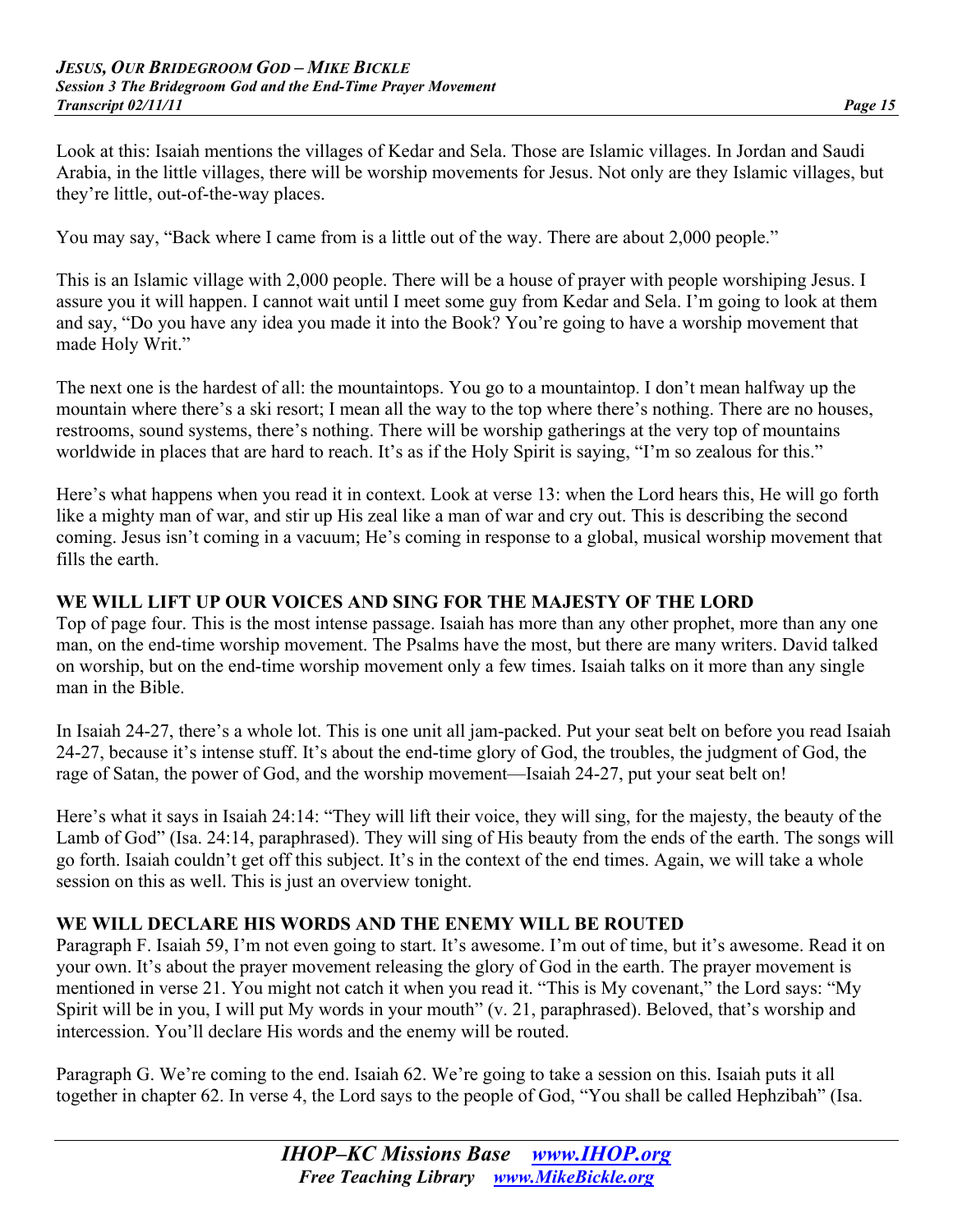62:4). *Hephzibah* means, "The Lord delights in you." Your name is going to be, "The Lord likes you." That's going to be your name. That's how you'll function best in the Spirit if you line up with that name. Your name isn't, "You're on probation." It's not, "You're under condemnation and on probation." Your name is, "God really enjoys you." This will shift your spirit in a dramatic way.

He brings it up a notch in verse 5: "In the way a bridegroom rejoices over a bride, this is how God enjoys you. He rejoices like a bridegroom does" (Isa. 62:5, paraphrased). Isaiah is adding that bridegroom dimension again. He mentions it several times in the book of Isaiah.

### **"I HAVE SET WATCHMEN ON YOUR WALLS, O JERUSALEM"**

Look at the next verse, verse 6. "I have set watchmen on your walls, O Jerusalem" (Isa. 62:6). You could use the word *intercessors*. "I have set intercessors who will never be silent until the Lord returns" (v. 6, paraphrased). That's what it means.

Again, for the sake of the class, we're going to look at this in far more detail. In the overview sense, the Bridegroom who delights in you is the God who is going to put intercessors in their place, and they will go twenty-four/seven until Jesus returns.

The passage says, "They will never be silent until Jerusalem is a praise in the earth." (v. 6-7, paraphrased). Well, Jerusalem right now is a source of contention in the earth. Jerusalem is not a praise in the earth right now. Jerusalem is the strife of the earth. Jerusalem will only be the praise of the earth when the Lord returns. Here's the point: God is going to set intercessors in place and they will never be quiet night and day, day and night, night and day, until Jesus returns and restores Jerusalem to her destiny. In other words, these prayer movements won't stop until the second coming comes.

How do we motivate people in the intercession of verses 6-7? How will they do night-and-day prayer? By understanding that they're the Bride of Christ and the Lord delights in them—verses 4-5.

I remember when I first started intercession. In my early years, in the 1980s and 1990s, I preached on Isaiah 62:6—night-and-day prayer. I preached on that verse so many times. I never read verses 4-5, never. I preached on Sunday mornings. I would open my Bible, and say, "Turn to Isaiah 62:6." The poor congregation went, "Oh no, here we go again. He's going to tell us to go to these boring prayer meetings." They were really boring. If I had only gone back two verses and seen the Bride of Christ, the light of God, and thrown a little music in, I would have saved a lot of heartache, but I didn't see it for years.

## **"HEPHZIBAH, HEPHZIBAH, THE LORD DELIGHTS IN YOU!"**

Paragraph H. I've told the story many times. I had a prophetic dream in 1995—November 1995. In this dream, I'm on this large platform. I'm in the Kansas City Convention Center— where we have the onething Conference—with thousands of young people. This is in 1995, four years before IHOP–KC started. There are all these young people. I'm saying, "Hephzibah, Hephzibah, the Lord delights in you!" Because that word *Hephzibah* is the message. I wake up and the power of God is resting on me.

I've only had a few dreams like that over the years. I wish I had more. The presence of God is resting on me and I say, "Whoa! Hephzibah!" It's Sunday morning, early. I say, "I'm going to preach it Sunday morning."